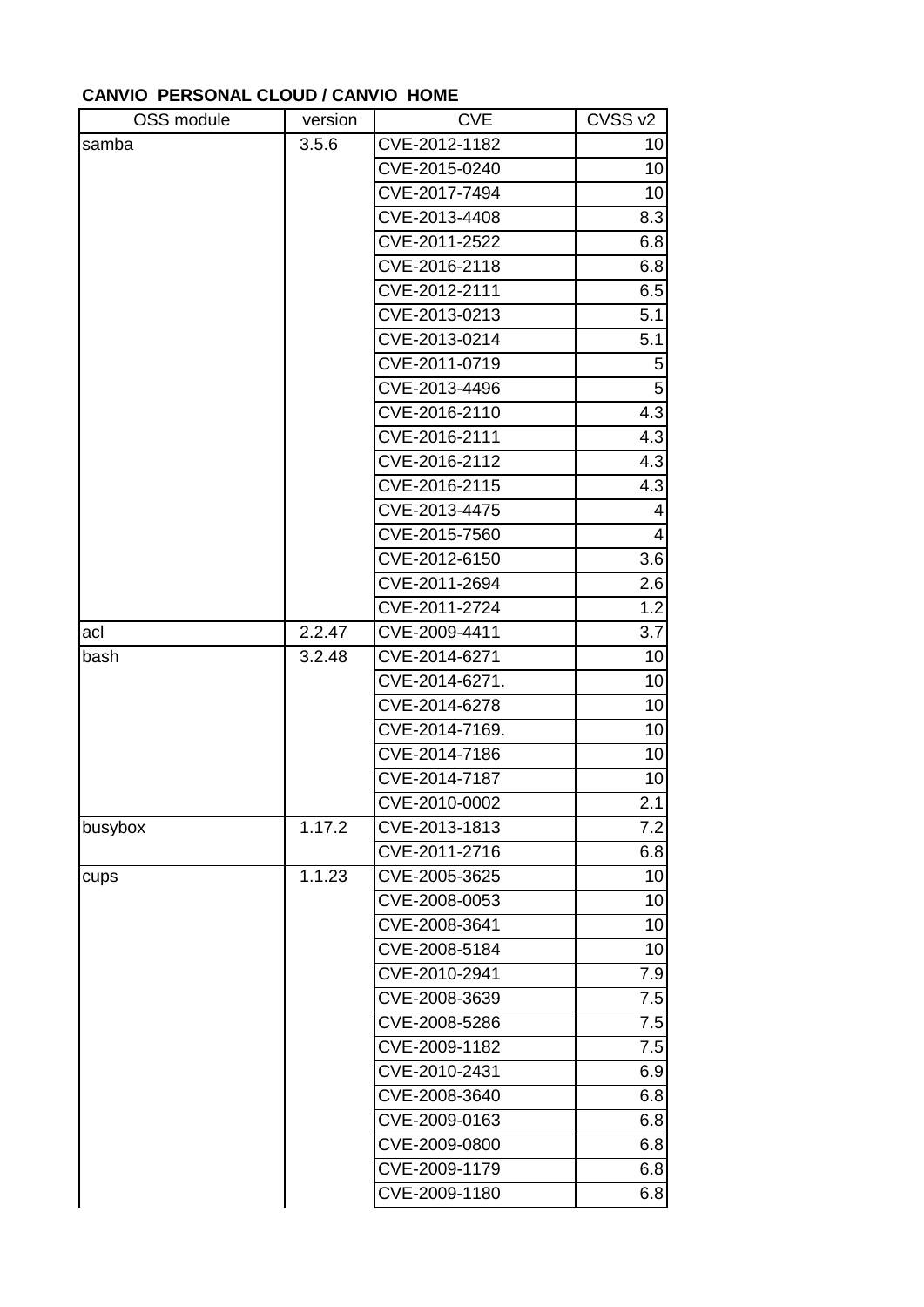|          |        | CVE-2010-0542  | 6.8              |
|----------|--------|----------------|------------------|
|          |        | CVE-2009-0164  | 6.4              |
|          |        | CVE-2011-2895. | 5.1              |
|          |        | CVE-2011-2896. | 5.1              |
|          |        | CVE-2005-3624  | 5                |
|          |        | CVE-2005-3626  | 5                |
|          |        | CVE-2009-0949  | 5                |
|          |        | CVE-2009-1181  | $\overline{5}$   |
|          |        | CVE-2010-2432  | $\overline{5}$   |
|          |        | CVE-2017-18190 | $\overline{5}$   |
|          |        | CVE-2008-5183  | 4.3              |
|          |        | CVE-2009-0146  | 4.3              |
|          |        | CVE-2009-0147  | 4.3              |
|          |        | CVE-2009-0166  | 4.3              |
|          |        | CVE-2009-0799  | 4.3              |
|          |        | CVE-2009-1183  | 4.3              |
|          |        | CVE-2010-1748  | 4.3              |
|          |        | CVE-2014-2856  | $\overline{4.3}$ |
|          |        | CVE-2017-18248 | 3.5              |
| curl     | 7.17.1 | CVE-2017-2628  | 7.5              |
|          |        | CVE-2013-2174  | 6.8              |
|          |        | CVE-2016-9586  | 6.8              |
|          |        | CVE-2016-9594  | 6.8              |
|          |        | CVE-2014-0015. | 6.4              |
|          |        | CVE-2014-0139  | 5.8              |
|          |        | CVE-2013-1944  | $5\overline{)}$  |
|          |        | CVE-2015-3143  | $\sqrt{5}$       |
|          |        | CVE-2015-3148  | $\overline{5}$   |
|          |        | CVE-2014-0015  |                  |
| expat    | 1.95.8 | CVE-2013-0340  | 6.8              |
|          |        | CVE-2012-1148  | 5                |
|          |        | CVE-2012-0876  | 4.3              |
|          |        | CVE-2012-1147  | 4.3              |
| freetype | 2.4.3  | CVE-2012-1126  | 10 <sub>l</sub>  |
|          |        | CVE-2011-0226  | 9.3              |
|          |        | CVE-2012-1127  | 9.3              |
|          |        | CVE-2012-1128  | 9.3              |
|          |        | CVE-2012-1129  | 9.3              |
|          |        | CVE-2012-1130  | 9.3              |
|          |        | CVE-2012-1131  | 9.3              |
|          |        | CVE-2012-1132  | 9.3              |
|          |        | CVE-2012-1133  | 9.3              |
|          |        | CVE-2012-1134  | 9.3              |
|          |        | CVE-2012-1135  | 9.3              |
|          |        | CVE-2012-1136  | 9.3              |
|          |        | CVE-2012-1137  | 9.3              |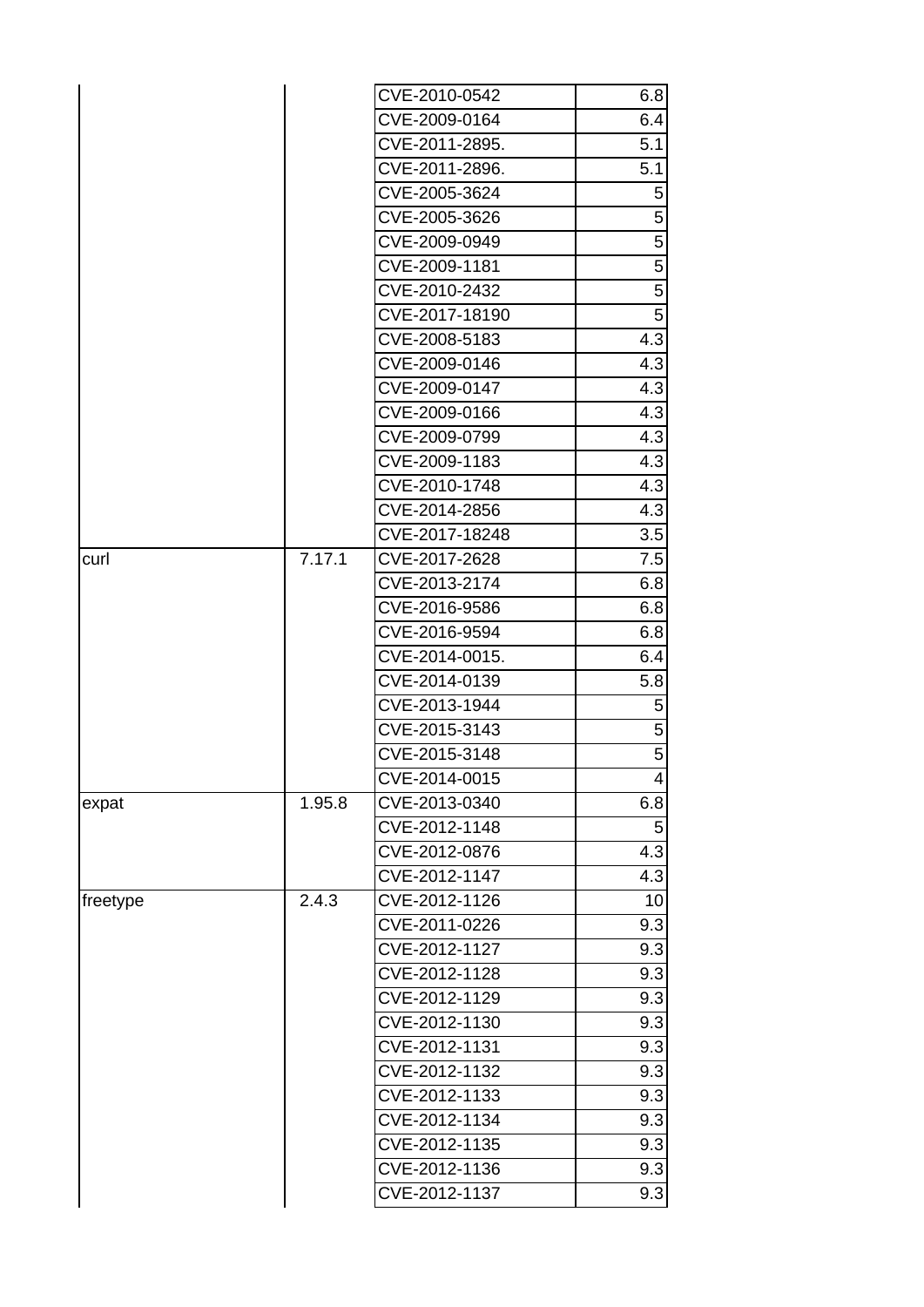|            |                     | CVE-2012-1138   | 9.3            |
|------------|---------------------|-----------------|----------------|
|            |                     | CVE-2012-1139   | 9.3            |
|            |                     | CVE-2012-1140   | 9.3            |
|            |                     | CVE-2012-1141   | 9.3            |
|            |                     | CVE-2012-1142   | 9.3            |
|            |                     | CVE-2012-1144   | 9.3            |
|            |                     | CVE-2014-2240   | 7.5            |
|            |                     | CVE-2010-3814   | 6.8            |
|            |                     | CVE-2010-3855   | 6.8            |
|            |                     | CVE-2012-1143   | 4.3            |
|            |                     | CVE-2012-5668   | 4.3            |
|            |                     | CVE-2012-5669   | 4.3            |
|            |                     | CVE-2012-5670   | 4.3            |
| freetype2  | 2.4.3               | CVE-2017-8105   | 7.5            |
|            |                     | CVE-2016-10244  | 6.8            |
| gdb        | 7.2                 | CVE-2011-4355   | 6.9            |
| glib       | 2.24.2              | CVE-2012-0039   | 5              |
| gnu_screen | 4.0.3               | CVE-2009-1215   | 1.9            |
| heimdal    | 1.4                 | CVE-2017-11103  | 6.8            |
| libcurl    | 7.17.1              | CVE-2009-2417   | 7.5            |
|            |                     | CVE-2010-0734   | 6.8            |
|            |                     | CVE-2017-100025 | 5              |
|            |                     | CVE-2011-2192   | 4.3            |
|            |                     | CVE-2014-3707   | 4.3            |
|            |                     | CVE-2014-8150   | 4.3            |
|            |                     | CVE-2017-100010 | 4.3            |
| libgcrypt  | 1.4.6               | CVE-2014-5270   | 2.1            |
|            |                     | CVE-2013-4242   | 1.9            |
| libid3tag  | 0.15.1 <sub>b</sub> | CVE-2004-2779   | 5 <sub>l</sub> |
|            |                     | CVE-2017-11550  | 4.3            |
|            |                     | CVE-2017-11551  | 4.3            |
| libpng     | 1.2.46              | CVE-2015-8540   | 9.3            |
|            |                     | CVE-2015-8472   | 7.5            |
|            |                     | CVE-2011-3048   | 6.8            |
|            |                     | CVE-2015-7981   | 5              |
|            |                     | CVE-2016-10087  | 5              |
|            |                     | CVE-2012-3425   | 4.3            |
| libxml2    | 2.7.7               | CVE-2011-1944   | 9.3            |
|            |                     | CVE-2012-5134   | 6.8            |
|            |                     | CVE-2013-0339   | 6.8            |
|            |                     | CVE-2017-5130   | 6.8            |
|            |                     | CVE-2012-0841   | 5              |
|            |                     | CVE-2013-2877   | 5              |
|            |                     | CVE-2014-3660   | 5 <sup>1</sup> |
|            |                     | CVE-2010-4008   | 4.3            |
|            |                     | CVE-2013-0338   | 4.3            |
|            |                     |                 |                |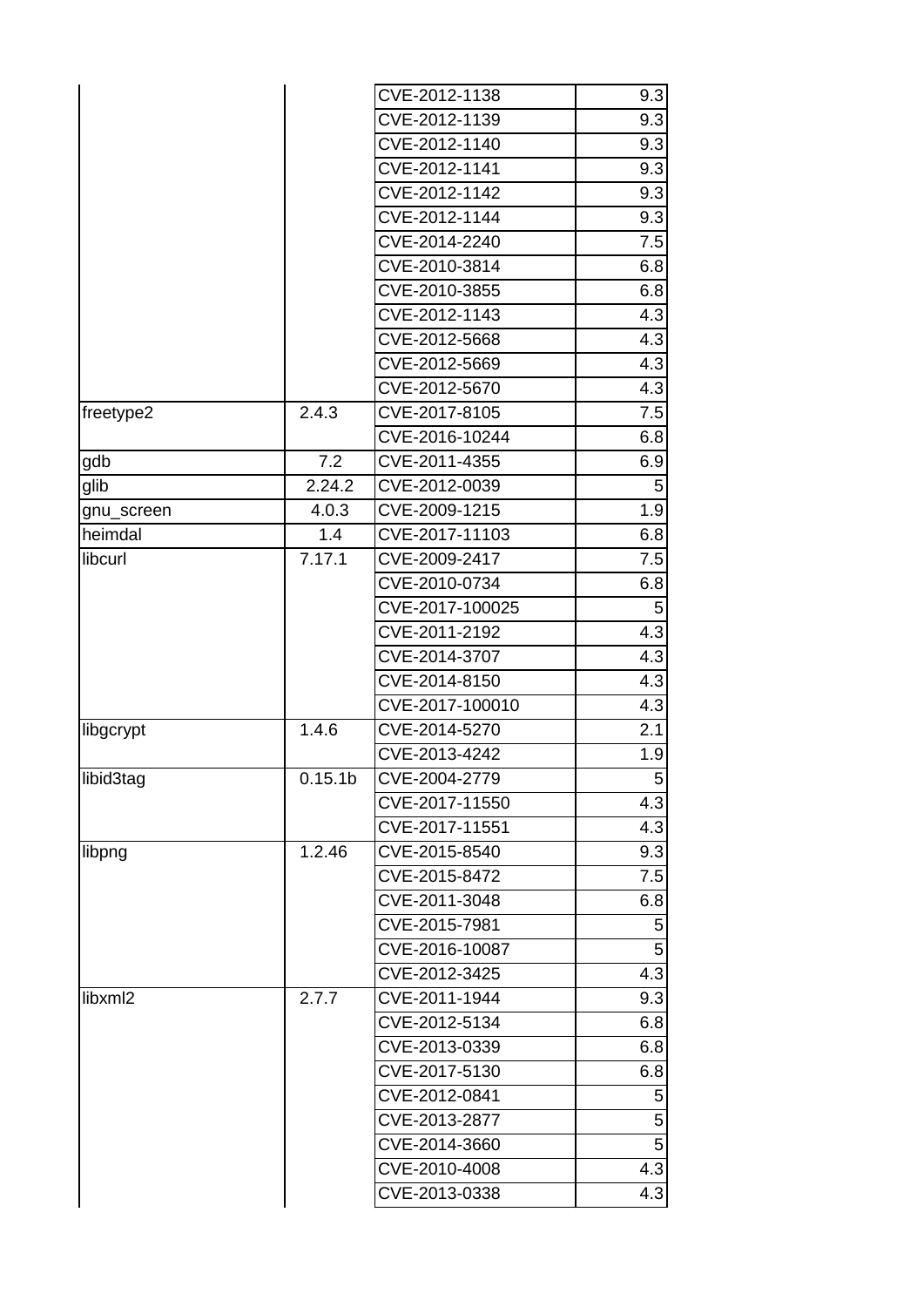|                    |         | CVE-2017-18258 | 4.3              |
|--------------------|---------|----------------|------------------|
| lighttpd           | 1.4.28  | CVE-2013-4559  | 7.6              |
|                    |         | CVE-2014-2323  | 7.5              |
|                    |         | CVE-2013-4508  | 5.8              |
|                    |         | CVE-2014-2324  | 5                |
|                    |         | CVE-2013-4560  | 2.6              |
| logrotate          | 3.7.7   | CVE-2011-1154  | 6.9              |
|                    |         | CVE-2011-1098  | 1.9              |
|                    |         | CVE-2011-1155  | 1.9              |
| lvm2               | 2.02.66 | CVE-2010-2526  | 4.6              |
| netscreen_screenos | 4.0.3   | CVE-2004-1446  | 5                |
|                    |         | CVE-2005-2640  | 5                |
|                    |         | CVE-2008-6096  | 4.3              |
| nfs-utils          | 1.2.3   | CVE-2011-2500  | 7.5              |
|                    |         | CVE-2011-1749  | 3.3              |
|                    |         | CVE-2013-1923  | 3.2              |
| ntp                | 4.2.6   | CVE-2015-7701  | 7.8              |
|                    |         | CVE-2015-7705  | 7.5              |
|                    |         | CVE-2015-7853  | 7.5              |
|                    |         | CVE-2015-7871  | 7.5              |
|                    |         | CVE-2015-7849  | 6.5              |
|                    |         | CVE-2015-7854  | 6.5              |
|                    |         | CVE-2015-7703  | 5.8              |
|                    |         | CVE-2015-7691  | 5                |
|                    |         | CVE-2015-7692  | 5                |
|                    |         | CVE-2015-7704  | 5                |
|                    |         | CVE-2016-1548. | 5                |
|                    |         | CVE-2016-4957  | 5                |
|                    |         | CVE-2018-7185  | $5 \mid$         |
|                    |         | CVE-2015-7852  | $\overline{4.3}$ |
|                    |         | CVE-2016-4953  | 4.3              |
|                    |         | CVE-2016-4954  | 4.3              |
|                    |         | CVE-2016-7426  | 4.3              |
|                    |         | CVE-2015-7702  | 4                |
|                    |         | CVE-2015-7850  | 4                |
|                    |         | CVE-2015-7855  | 4                |
|                    |         | CVE-2016-1549. | 4                |
|                    |         | CVE-2016-4955  | 2.6              |
|                    |         | CVE-2015-7974  | 2.1              |
| openIdap           | 2.4.23  | CVE-2011-1025  | 6.8              |
|                    |         | CVE-2011-1081  | 5                |
|                    |         | CVE-2015-1545  | 5                |
|                    |         | CVE-2011-1024  | 4.6              |
|                    |         | CVE-2012-2668  | 4.3              |
|                    |         | CVE-2013-4449  | 4.3              |
|                    |         | CVE-2011-4079  | 4                |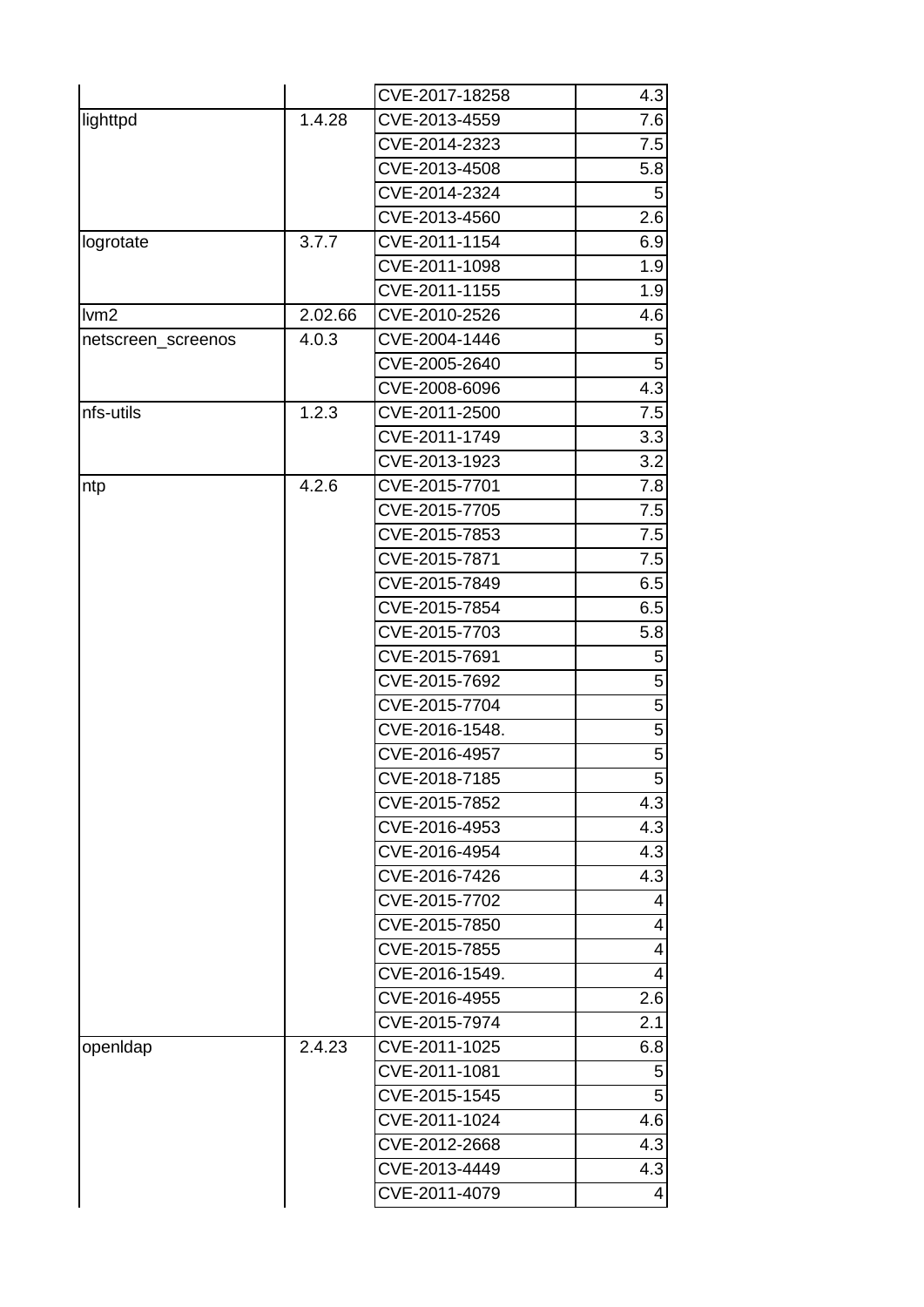|         |        | CVE-2014-9713  | $\vert$        |
|---------|--------|----------------|----------------|
|         |        | CVE-2012-1164  | 2.6            |
| openssh | 5.6    | CVE-2016-10708 | 5              |
|         |        | CVE-2017-15906 | 5 <sup>1</sup> |
|         |        | CVE-2016-0778  | 4.6            |
|         |        | CVE-2016-0777  | 4              |
| openssl | 1.0.0a | CVE-2010-3864  | 7.6            |
|         |        | CVE-2010-4252  | 7.5            |
|         |        | CVE-2012-2110  | 7.5            |
|         |        | CVE-2014-3512  | 7.5            |
|         |        | CVE-2014-8176  | 7.5            |
|         |        | CVE-2015-0292  | 7.5            |
|         |        | CVE-2014-3567  | 7.1            |
|         |        | CVE-2012-2333  | 6.8            |
|         |        | CVE-2014-0195  | 6.8            |
|         |        | CVE-2014-0224  | 6.8            |
|         |        | CVE-2014-3509  | 6.8            |
|         |        | CVE-2015-0209  | 6.8            |
|         |        | CVE-2015-1791  | 6.8            |
|         |        | CVE-2013-6450  | 5.8            |
|         |        | CVE-2011-0014  | 5 <sup>1</sup> |
|         |        | CVE-2011-3207  | 5 <sup>1</sup> |
|         |        | CVE-2011-3210  | 5 <sup>1</sup> |
|         |        | CVE-2011-4576  | 5 <sup>1</sup> |
|         |        | CVE-2011-4619  | 5 <sup>1</sup> |
|         |        | CVE-2012-0027  | 5 <sup>1</sup> |
|         |        | CVE-2012-0884  | 5 <sup>1</sup> |
|         |        | CVE-2012-1165  | 5 <sup>1</sup> |
|         |        | CVE-2013-0166  | 5 <sup>1</sup> |
|         |        | CVE-2014-3505  | 5              |
|         |        | CVE-2014-3506  | 5              |
|         |        | CVE-2014-3507  | 5              |
|         |        | CVE-2014-3570  | 5              |
|         |        | CVE-2014-3571  | 5              |
|         |        | CVE-2014-3572  | 5              |
|         |        | CVE-2014-8275  | 5              |
|         |        | CVE-2015-0205  | 5              |
|         |        | CVE-2015-0206  | 5              |
|         |        | CVE-2015-0286  | 5              |
|         |        | CVE-2015-0287  | 5              |
|         |        | CVE-2015-0288  | 5              |
|         |        | CVE-2015-0289  | 5              |
|         |        | CVE-2015-0293  | 5              |
|         |        | CVE-2015-1790  | 5              |
|         |        | CVE-2015-1792  | 5              |
|         |        | CVE-2015-3195  | 5 <sup>1</sup> |
|         |        |                |                |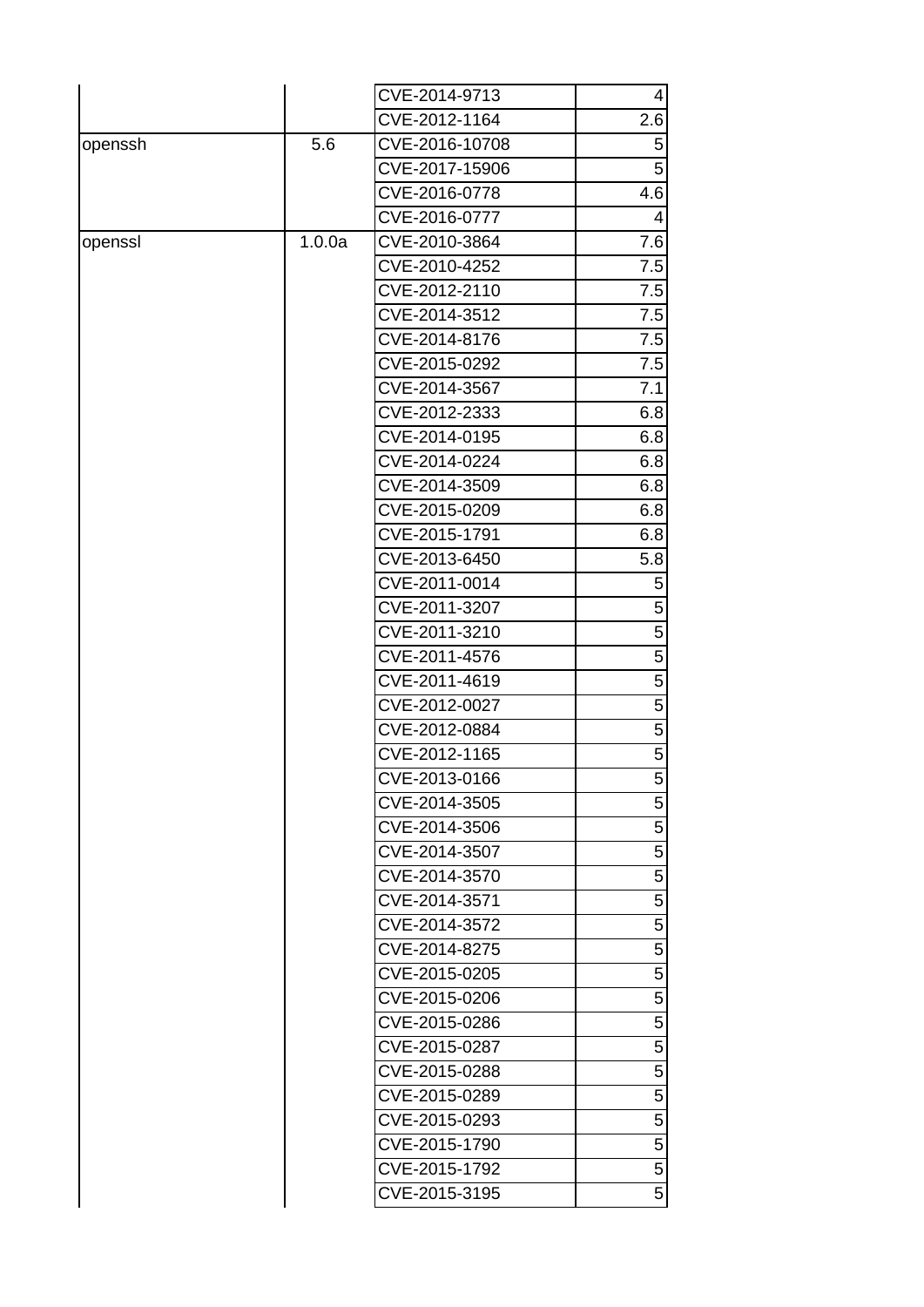|      |        | CVE-2017-3735 | $5\overline{)}$  |
|------|--------|---------------|------------------|
|      |        | CVE-2010-2939 | 4.3              |
|      |        | CVE-2010-4180 | 4.3              |
|      |        | CVE-2011-4108 | 4.3              |
|      |        | CVE-2011-4577 | 4.3              |
|      |        | CVE-2013-6449 | 4.3              |
|      |        | CVE-2014-0076 | 4.3              |
|      |        | CVE-2014-0198 | 4.3              |
|      |        | CVE-2014-0221 | 4.3              |
|      |        | CVE-2014-3470 | 4.3              |
|      |        | CVE-2014-3508 | 4.3              |
|      |        | CVE-2014-3510 | 4.3              |
|      |        | CVE-2014-3511 | 4.3              |
|      |        | CVE-2014-3566 | 4.3              |
|      |        | CVE-2014-3568 | 4.3              |
|      |        | CVE-2015-0204 | 4.3              |
|      |        | CVE-2015-1788 | 4.3              |
|      |        | CVE-2015-1789 | $\overline{4.3}$ |
|      |        | CVE-2015-3196 | 4.3              |
|      |        | CVE-2016-0703 | 4.3              |
|      |        | CVE-2016-0704 | 4.3              |
|      |        | CVE-2010-5298 | 4                |
|      |        | CVE-2011-1945 | 2.6              |
|      |        | CVE-2013-0169 | 2.6              |
| pcre | 8.1    | CVE-2016-3191 | 7.5              |
| perl | 5.12.2 | CVE-2012-5195 | 7.5              |
|      |        | CVE-2012-6329 | 7.5              |
|      |        | CVE-2013-1667 | 7.5              |
|      |        | CVE-2018-6913 | 7.5              |
|      |        | CVE-2016-1238 | 7.2              |
|      |        | CVE-2011-2939 | 5.1              |
|      |        | CVE-2011-1487 | 5                |
|      |        | CVE-2011-2728 | 4.3              |
| php  | 5.3.2  | CVE-2011-3268 | 10               |
|      |        | CVE-2012-2376 | 10               |
|      |        | CVE-2012-2688 | 10               |
|      |        | CVE-2007-1581 | 9.3              |
|      |        | CVE-2010-1866 | 7.5              |
|      |        |               |                  |
|      |        | CVE-2010-1868 | 7.5              |
|      |        | CVE-2010-2225 | 7.5              |
|      |        | CVE-2010-4699 | 7.5              |
|      |        | CVE-2011-1092 | 7.5              |
|      |        | CVE-2011-1148 | 7.5              |
|      |        | CVE-2011-1153 | 7.5              |
|      |        | CVE-2012-1823 | 7.5              |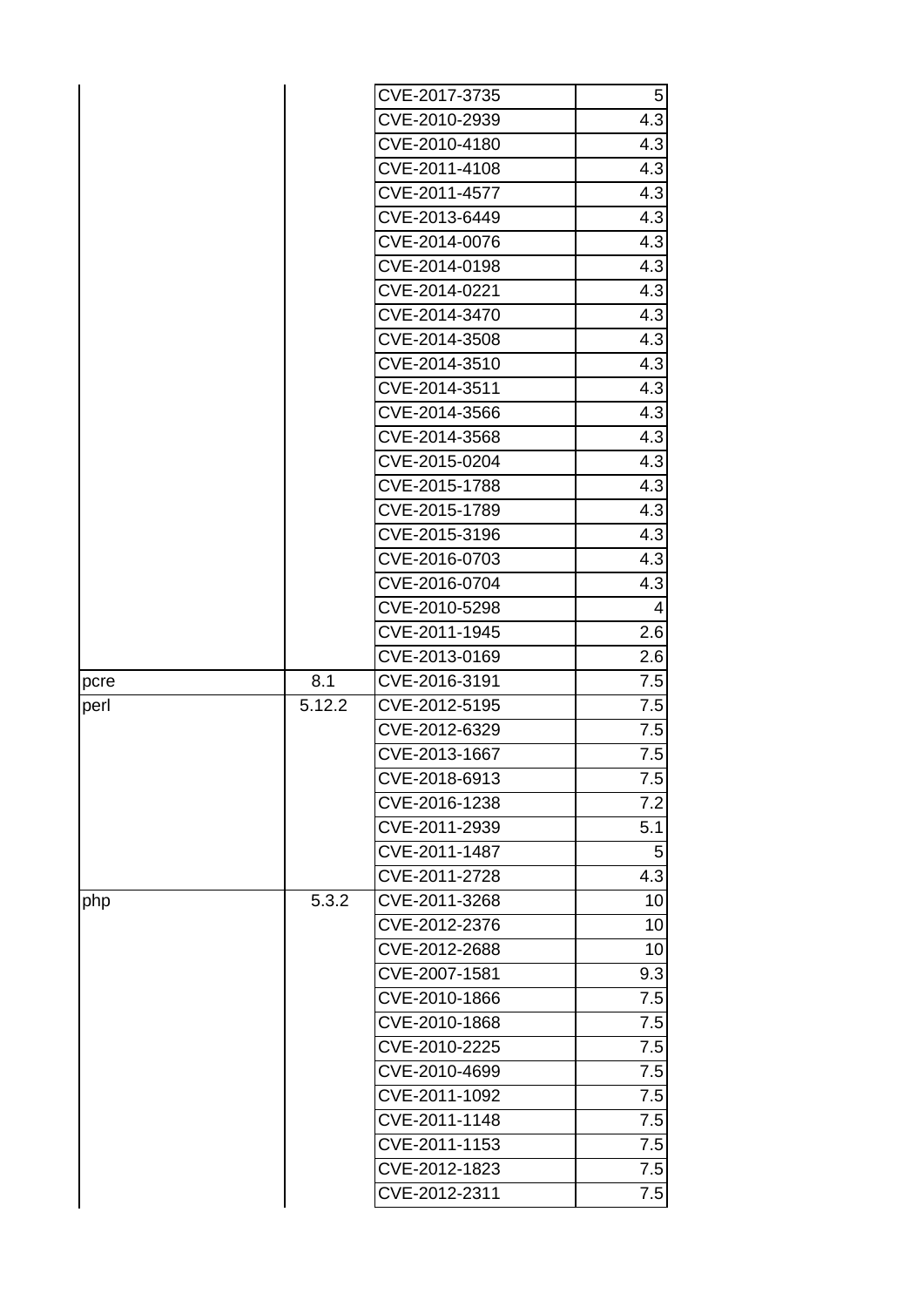| CVE-2012-2386  | 7.5            |
|----------------|----------------|
| CVE-2013-1635  | 7.5            |
| CVE-2013-6420  | 7.5            |
| CVE-2014-9427  | 7.5            |
| CVE-2010-2950  | 6.8            |
| CVE-2010-3064  | 6.8            |
| CVE-2010-3870  | 6.8            |
| CVE-2010-4697  | 6.8            |
| CVE-2010-4700  | 6.8            |
| CVE-2011-4718  | 6.8            |
| CVE-2012-0831  | 6.8            |
| CVE-2013-4113  | 6.8            |
| CVE-2015-8994  | 6.8            |
| CVE-2018-10549 | 6.8            |
| CVE-2010-1861  | 6.4            |
| CVE-2010-2191  | 6.4            |
| CVE-2011-2202  | 6.4            |
| CVE-2012-0057  | 6.4            |
| CVE-2012-1172  | 5.8            |
| CVE-2006-7243  | 5              |
| CVE-2010-1860  | 5              |
| CVE-2010-1862  | $\overline{5}$ |
| CVE-2010-1864  | 5              |
| CVE-2010-1914  | $\overline{5}$ |
| CVE-2010-1915  | $\overline{5}$ |
| CVE-2010-1917  | 5              |
| CVE-2010-2097  | 5              |
| CVE-2010-2100  | $\overline{5}$ |
| CVE-2010-2101  | $\overline{5}$ |
| CVE-2010-2190  | 5              |
| CVE-2010-3062  | 5              |
| CVE-2010-3063  | $\overline{5}$ |
| CVE-2010-3065  | $\overline{5}$ |
| CVE-2010-3436  | $\overline{5}$ |
| CVE-2010-4150  | 5              |
| CVE-2010-4409  | $\overline{5}$ |
| CVE-2010-4645  | 5              |
| CVE-2010-4698  | $\overline{5}$ |
| CVE-2011-0755  | 5              |
| CVE-2011-1466  | $\overline{5}$ |
| CVE-2011-1467  | $\overline{5}$ |
| CVE-2011-2483  | 5              |
| CVE-2011-3182  | 5              |
| CVE-2011-3267  | $\overline{5}$ |
| CVE-2011-4885  | 5              |
| CVE-2012-0788  | 5              |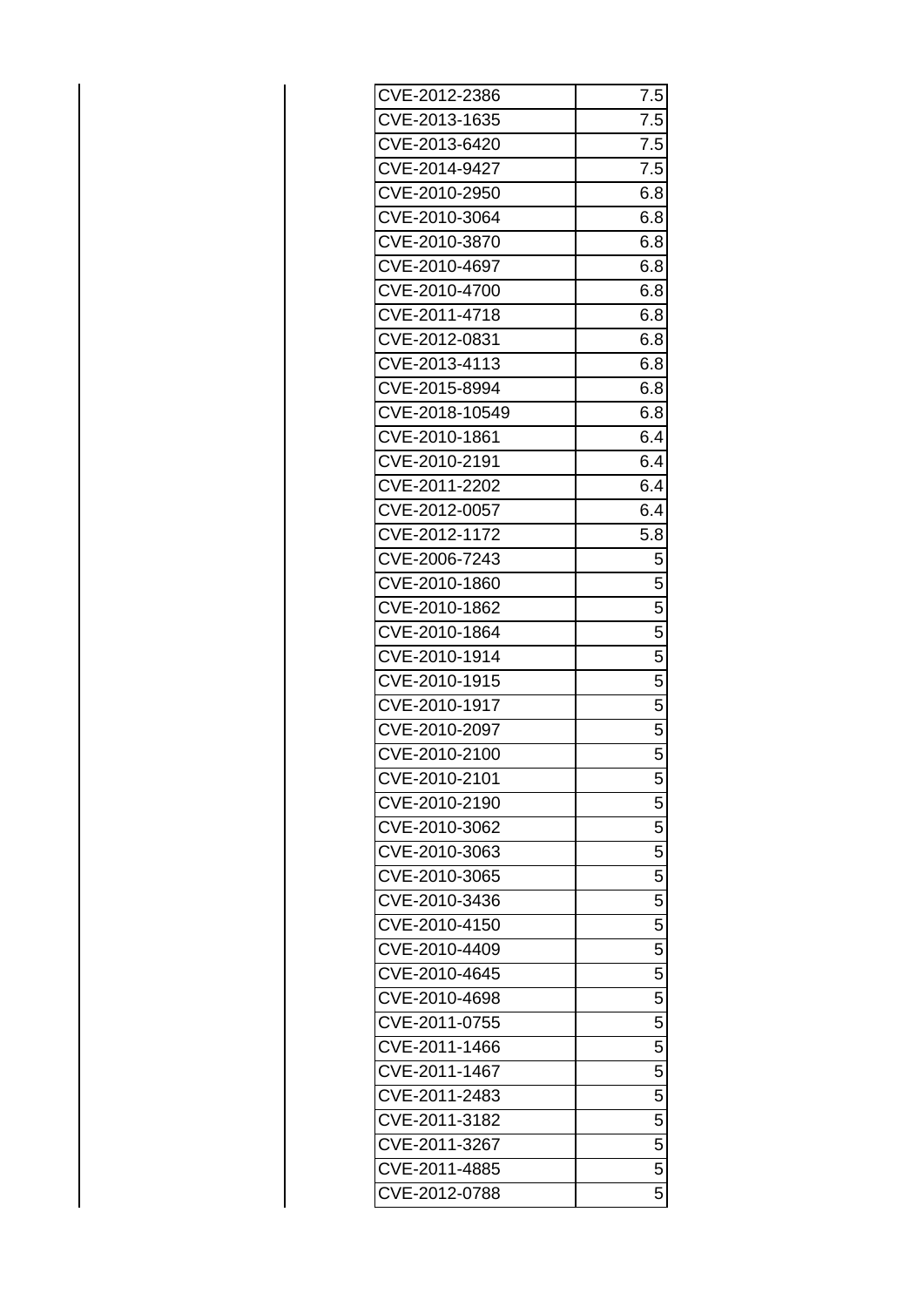|          |       | CVE-2012-0789  | $5\overline{)}$ |
|----------|-------|----------------|-----------------|
|          |       | CVE-2012-1171  | 5               |
|          |       | CVE-2012-2336  | 5               |
|          |       | CVE-2012-3365  | $\overline{5}$  |
|          |       | CVE-2013-1643  | $\overline{5}$  |
|          |       | CVE-2013-2110  | 5               |
|          |       | CVE-2013-4635  | $\overline{5}$  |
|          |       | CVE-2014-0237  | $\sqrt{5}$      |
|          |       | CVE-2014-0238  | 5               |
|          |       | CVE-2016-7478  | 5               |
|          |       | CVE-2017-16642 | $\sqrt{5}$      |
|          |       | CVE-2018-10546 | 5               |
|          |       | CVE-2018-10548 | 5               |
|          |       | CVE-2011-0754  | 4.4             |
|          |       | CVE-2009-2408. | 4.3             |
|          |       | CVE-2010-2531  | 4.3             |
|          |       | CVE-2010-3709  | 4.3             |
|          |       | CVE-2010-3710  | 4.3             |
|          |       | CVE-2011-0421  | 4.3             |
|          |       | CVE-2011-0708  | 4.3             |
|          |       | CVE-2011-0753  | 4.3             |
|          |       | CVE-2011-1398  | 4.3             |
|          |       | CVE-2011-1464  | 4.3             |
|          |       | CVE-2011-1468  | 4.3             |
|          |       | CVE-2011-1469  | 4.3             |
|          |       | CVE-2011-1470  | 4.3             |
|          |       | CVE-2011-1471  | 4.3             |
|          |       | CVE-2012-2143  | 4.3             |
|          |       | CVE-2013-1824  | 4.3             |
|          |       | CVE-2014-2497  | 4.3             |
|          |       | CVE-2018-5712. | 4.3             |
|          |       | CVE-2014-5459  | 3.6             |
|          |       | CVE-2012-3450  | 2.6             |
|          |       | CVE-2014-4721  | 2.6             |
|          |       | CVE-2018-10545 | 1.9             |
|          |       | CVE-2017-9841  | 7.5             |
| readline | 6.1   | CVE-2014-2524  | 3.3             |
| rsync    | 3.0.7 | CVE-2014-2855  | 7.8             |
|          |       | CVE-2011-1097  | 5.1             |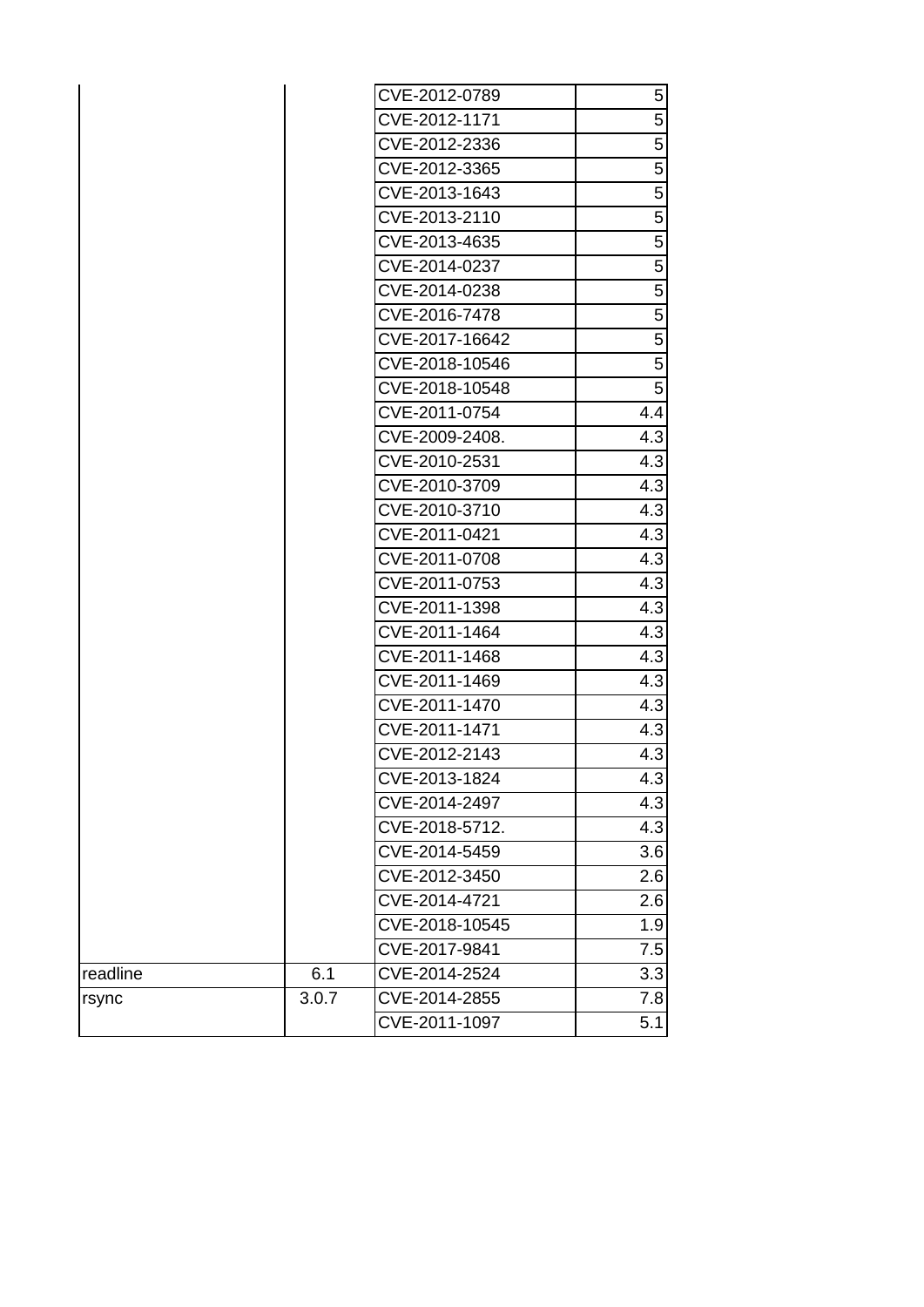## **CANVIO AeroCast / CANVIO AeroCast wireless HDD CANVIO Wireless Adapter / STOR.E Wireless Adapter / CANVIO Cast Wireless Adapter**

| OSS module | version | <b>CVE</b>     | CVSS v2        |
|------------|---------|----------------|----------------|
| samba      | 3.6.0   | CVE-2012-1182  | 10             |
|            |         | CVE-2015-0240  | 10             |
|            |         | CVE-2017-7494  | 10             |
|            |         | CVE-2013-4408  | 8.3            |
|            |         | CVE-2016-2118  | 6.8            |
|            |         | CVE-2012-2111  | 6.5            |
|            |         | CVE-2013-0213  | 5.1            |
|            |         | CVE-2013-0214  | 5.1            |
|            |         | CVE-2012-0817  | 5              |
|            |         | CVE-2013-4124  | 5              |
|            |         | CVE-2013-4496  | $\overline{5}$ |
|            |         | CVE-2017-15275 | $\overline{5}$ |
|            |         | CVE-2015-5370  | 4.3            |
|            |         | CVE-2016-2110  | 4.3            |
|            |         | CVE-2016-2111  | 4.3            |
|            |         | CVE-2016-2112  | 4.3            |
|            |         | CVE-2016-2115  | 4.3            |
|            |         | CVE-2013-0454  | 4              |
|            |         | CVE-2013-4475  | 4              |
|            |         | CVE-2015-7560  | $\overline{4}$ |
|            |         | CVE-2012-6150  | 3.6            |
|            |         | CVE-2014-0244  | 3.3            |
|            |         | CVE-2018-1050  | 2.9            |
|            |         | CVE-2014-3493  | 2.7            |
| busybox    | 1.16.2  | CVE-2013-1813  | 7.2            |
|            |         | CVE-2011-2716  | 6.8            |
| dnsmasq    | 2.52    | CVE-2020-25681 | 8.3            |
|            |         | CVE-2020-25682 | 8.3            |
|            |         | CVE-2020-25683 | 7.1            |
|            |         | CVE-2020-25687 | 7.1            |
|            |         | CVE-2012-3411  | $5 \mid$       |
|            |         | CVE-2013-0198  | 5              |
|            |         | CVE-2020-25684 | 4.3            |
|            |         | CVE-2020-25686 | 4.3            |
|            |         | CVE-2020-25685 | 4.3            |
| expat      | 2.0.1   | CVE-2013-0340  | 6.8            |
|            |         | CVE-2012-1148  | 5              |
|            |         | CVE-2012-0876  | 4.3            |
|            |         | CVE-2012-1147  | 4.3            |
| iptables   | 1.4.14  | CVE-2012-2663  | 7.5            |
| libevent   | 1.4.5   | CVE-2014-6272  | 7.5            |
| lighttpd   | 1.4.26  | CVE-2013-4559  | 7.6            |
|            |         | CVE-2014-2323  | 7.5            |
|            |         | CVE-2013-4508  | 5.8            |
|            |         | CVE-2014-2324  | 5              |
|            |         | CVE-2013-4560  | 2.6            |
|            |         | CVE-2013-1427  | 1.9            |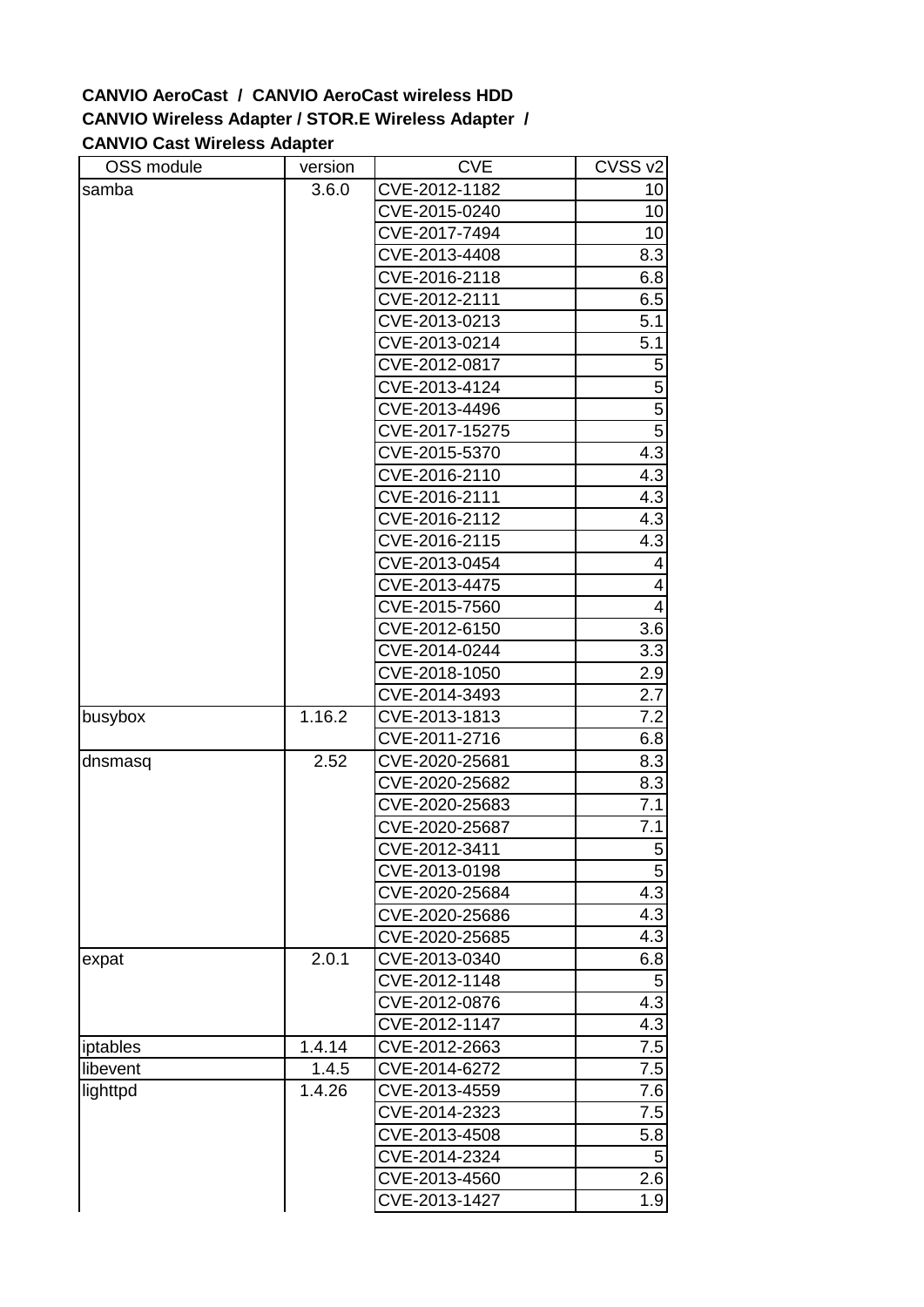| linux_kernel | 3.4.88 | CVE-2015-0573   | 10               |
|--------------|--------|-----------------|------------------|
|              |        | CVE-2016-2063   | 10               |
|              |        | CVE-2016-2065   | 10               |
|              |        | CVE-2016-5344   | 10               |
|              |        | CVE-2015-0569   | 9.3              |
|              |        | CVE-2015-0570   | 9.3              |
|              |        | CVE-2015-0571   | 9.3              |
|              |        | CVE-2016-2061   | 9.3              |
|              |        | CVE-2016-2062   | 9.3              |
|              |        | CVE-2016-2066   | 9.3              |
|              |        | CVE-2016-2067   | 9.3              |
|              |        | CVE-2016-2068   | 9.3              |
|              |        | CVE-2017-100025 | 8.3              |
|              |        | CVE-2017-5972   | 7.8              |
|              |        | CVE-2017-17053  | 7.6              |
|              |        | CVE-2015-0572   | 7.5              |
|              |        | CVE-2016-5343   | 7.5              |
|              |        | CVE-2017-18174  | 7.5              |
|              |        | CVE-2014-9410   | 7.2              |
|              |        | CVE-2015-0568   | 7.2              |
|              |        | CVE-2016-2059   | 7.2              |
|              |        | CVE-2016-2064   | 7.2              |
|              |        | CVE-2016-5340   | 7.2              |
|              |        | CVE-2016-5342   | 7.2              |
|              |        | CVE-2017-15115  | 7.2              |
|              |        | CVE-2017-15868  | 7.2              |
|              |        | CVE-2017-16939  | 7.2              |
|              |        | CVE-2017-17052  | 7.2              |
|              |        | CVE-2017-17805  | 7.2              |
|              |        | CVE-2017-17806  | 7.2              |
|              |        | CVE-2017-18075  | 7.2              |
|              |        | CVE-2017-18079  | $\overline{7.2}$ |
|              |        | CVE-2017-18218  | 7.2              |
|              |        | CVE-2018-10675  | 7.2              |
|              |        | CVE-2018-7480   | 7.2              |
|              |        | CVE-2018-8781   | 7.2              |
|              |        | CVE-2017-100040 | 6.9              |
|              |        | CVE-2017-15102  | 6.9              |
|              |        | CVE-2017-100040 | 6.1              |
|              |        | CVE-2017-100041 | $\sqrt{5}$       |
|              |        | CVE-2007-6761.  | 4.9              |
|              |        | CVE-2017-12193  | 4.9              |
|              |        | CVE-2017-15116  | 4.9              |
|              |        | CVE-2017-15127  | 4.9              |
|              |        | CVE-2017-15129  | 4.9              |
|              |        | CVE-2017-18193  | 4.9              |
|              |        | CVE-2017-18208  | 4.9              |
|              |        | CVE-2017-18241  | 4.9              |
|              |        | CVE-2017-18257  | 4.9              |
|              |        | CVE-2017-18261  | 4.9              |
|              |        | CVE-2018-10021  | 4.9              |